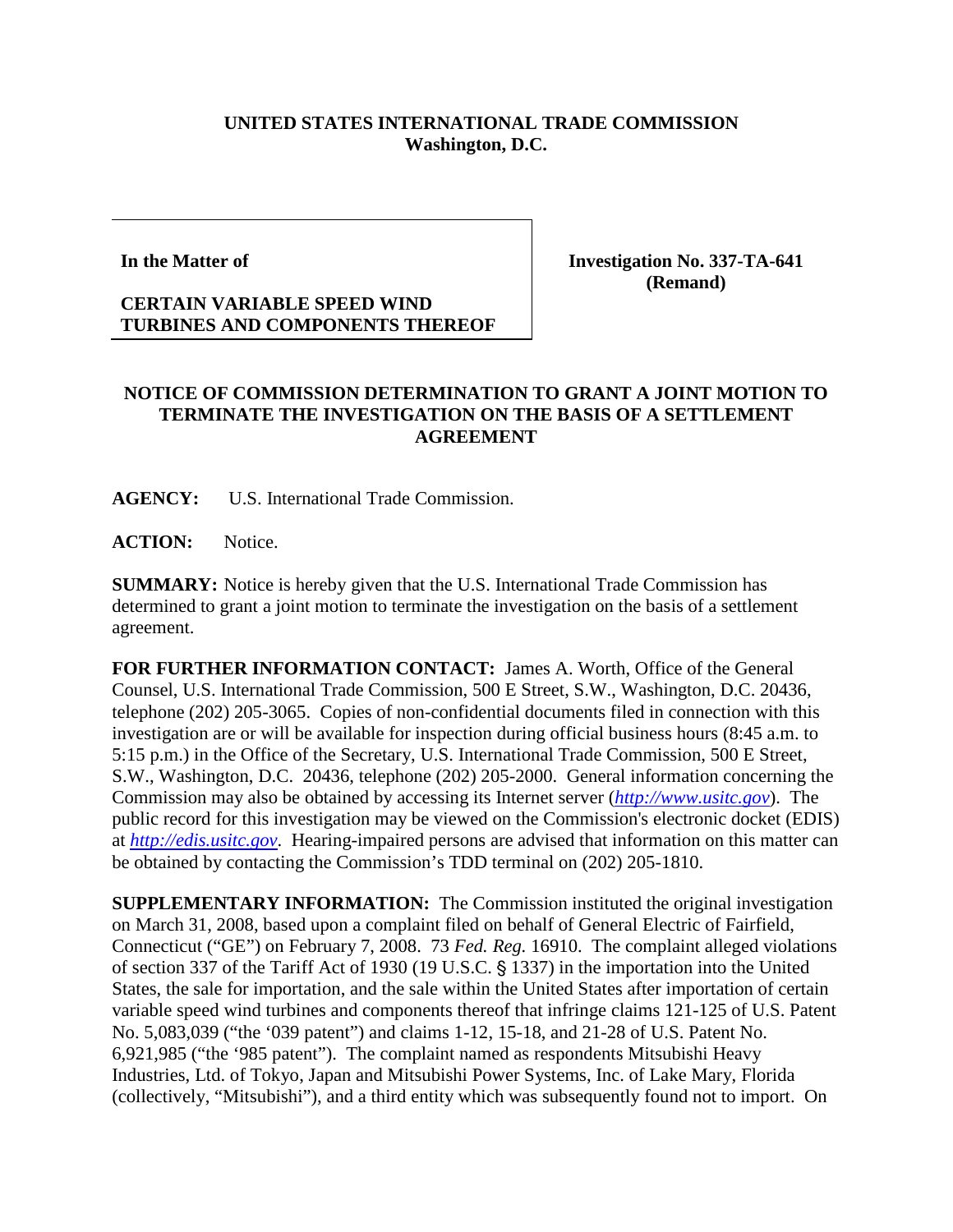October 8, 2008, the Commission issued notice of its determination not to review an initial determination ("ID") (Order No. 10) granting GE's motion to amend its complaint and the notice of investigation to add claims 1-19 of United States Patent No. 7,321,221 ("the '221 patent") to the investigation.

On August 7, 2009, the ALJ issued his final ID finding a violation of section 337. The ALJ found a violation of section 337 with respect to the '039 patent and the '985 patent but not the '221 patent.

On January 8, 2010, the Commission issued notice of its final determination of no violation of section 337 as to all of these patents. With respect to the '985 patent, the Commission found that GE failed to satisfy the technical prong of the domestic industry requirement.

GE filed an appeal with the U.S. Court of Appeals for the Federal Circuit. On motion by the Commission, the Court dismissed the appeal as to the '039 patent and thereby vacated as moot the Commission determination as to that patent. Subsequently, the Court affirmed the Commission's determination as to the '221 patent, and reversed the Commission's determination that GE had not satisfied the domestic industry requirement as to the '985 patent. The opinion originally issued by the Court contained a further Part III, which commented on the Commission's authority to take no position on an issue pursuant to *Beloit Corp. v. Valmet Oy*, 742 F.2d 1421 (Fed. Cir. 1984). Subsequently, the panel granted a petition for rehearing, withdrawing Part III of its Opinion. *General Electric Co. v. Int'l Trade Comm'n*, Order, 692 F.3d 1218 (Fed. Cir. 2012).

The Federal Circuit issued its mandate on August 27, 2012. Subsequently, the Commission received numerous unsolicited submissions from the parties concerning the merits of the remand. The Commission also received a motion for sanctions by Mitsubishi against GE, a response thereto by GE, and motions for leave to file a reply and surreply.

On January 2, 2014, GE and Mitsubishi filed a joint motion to terminate the investigation on the basis of a settlement agreement pursuant to Commission rule 210.21(b), 19 C.F.R. § 210.21(b). The parties stated that termination is in the interest of the public and administrative economy. On January 27, 2014, the Office of Unfair Import Investigations ("OUII") filed a response in opposition, stating that the public version of the settlement agreement was overly redacted. On February 7, 2014, the parties re-submitted the public version of the settlement agreement. On the same day, OUII wrote a letter to the Secretary to the Commission, withdrawing its opposition.

After considering the joint motion, and the settlement agreement, the Commission agrees that the joint motion to terminate is in the interest of the public, and complies with the requirements of Commission rule 210.21(b). The Commission has therefore determined to grant the motion to terminate the investigation on the basis of a settlement agreement and to dismiss the motion for sanctions. The Commission has further determined to dismiss as moot the private parties' motions for leave to file a reply and to file a surreply and to not accept for filing any